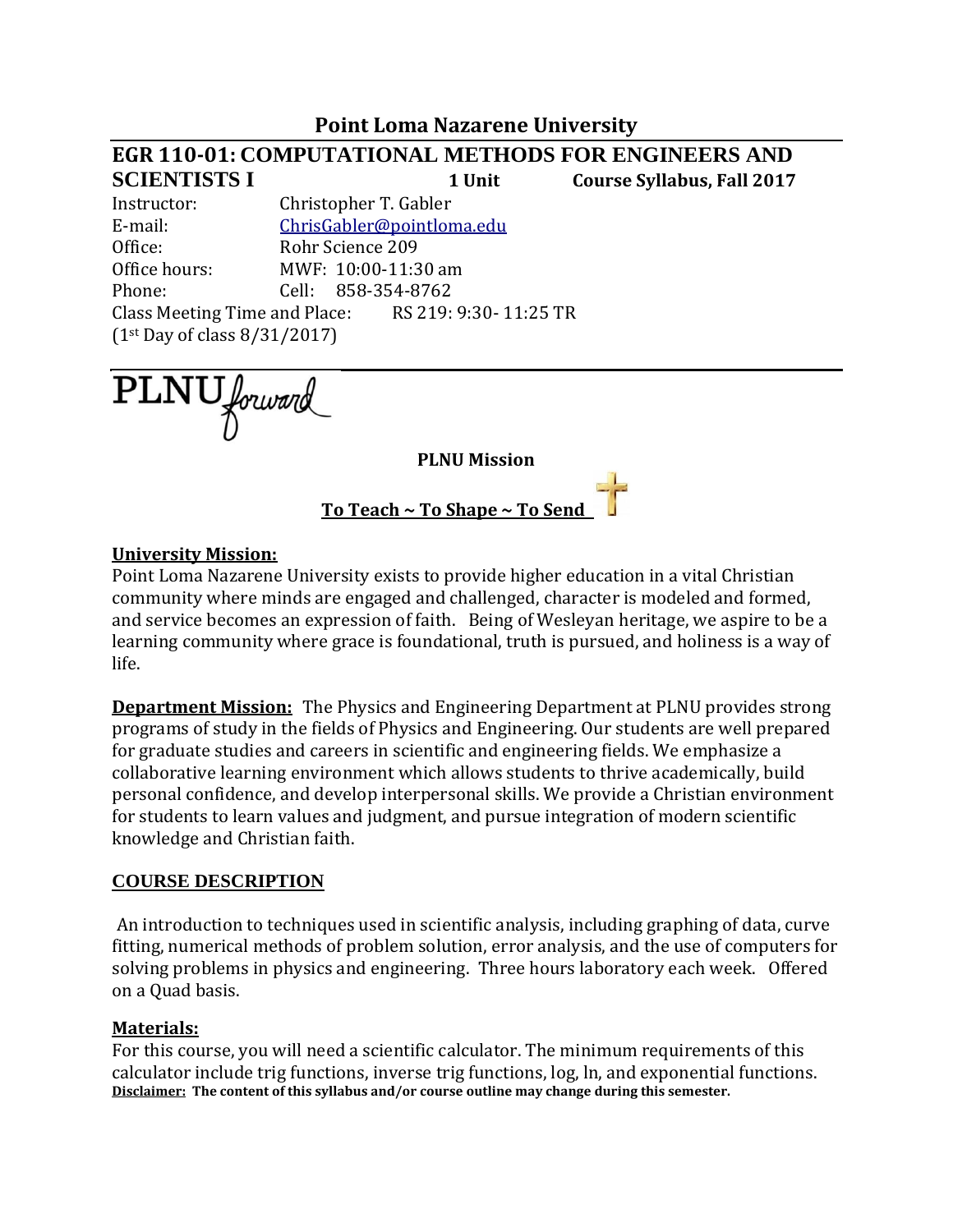### **Materials:**

Two variate statistical functions (linear regression analysis) would also be very useful to have. You will also need to operate a personal computer using MS Excel. Excel is available on most campus computers. **Textbook:** Reading materials will be provided on Canvas.

### **COURSE LEARNING OUTCOMES**

In this course there are a number of specific goals for you to meet from each chapter. These smaller goals fit into the following overall course learning objectives. Once you complete this course, you should be able to:

1. Translate the description of physics problems into the mathematical equations required to solve the problems using relevant physical principles

2. Calculate solutions to physics problems once appropriate equations or techniques are identified

3. Predict reasonable answers in appropriate problems, and assess the reasonableness of calculated answers

- 4. Explain the physical meaning of the parameters in introductory physics equations
- 5. Create and interpret graphical representations of physical quantities
- 6. Gather and interpret data in a lab setting

**Class Enrollment**: It is the student's responsibility to maintain his/her class schedule. Should the need arise to drop this course (personal emergencies, poor performance, etc.), the student has the responsibility to follow through (provided the drop date meets the stated calendar deadline established by the university), not the instructor. Simply ceasing to attend this course or failing to follow through to arrange for a change of registration (drop/add) may easily result in a grade of F on the official transcript.

**Class Meetings:** Learning computational methods requires active learning and participation during class. In preparation for each class meeting there is a reading assignment. To maximize your learning and participation during our meetings it is very important that you have read this material before class.

**Technology, devices and classroom participation policy:** For my lecture classes, use of computers such as notebooks, iPads, and similar devices shall be used just for class activities, PowerPoint, etc. Use of extra-curricular apps on smartphones such as texting and social media needs to be closed such that it does not disrupt or distract the classroom environment, classmates or the instructor. Please be professional and courteous in this area of your use of technology in the classroom.

**Credit Hour:** In the interest of providing sufficient time to accomplish the stated course learning outcomes, this class meets the PLNU credit hour policy for a 1 unit class delivered over 8 weeks. Specific details about how the class meets the credit hour requirements can be provided upon request.

**Disclaimer: The content of this syllabus and/or course outline may change during this semester.**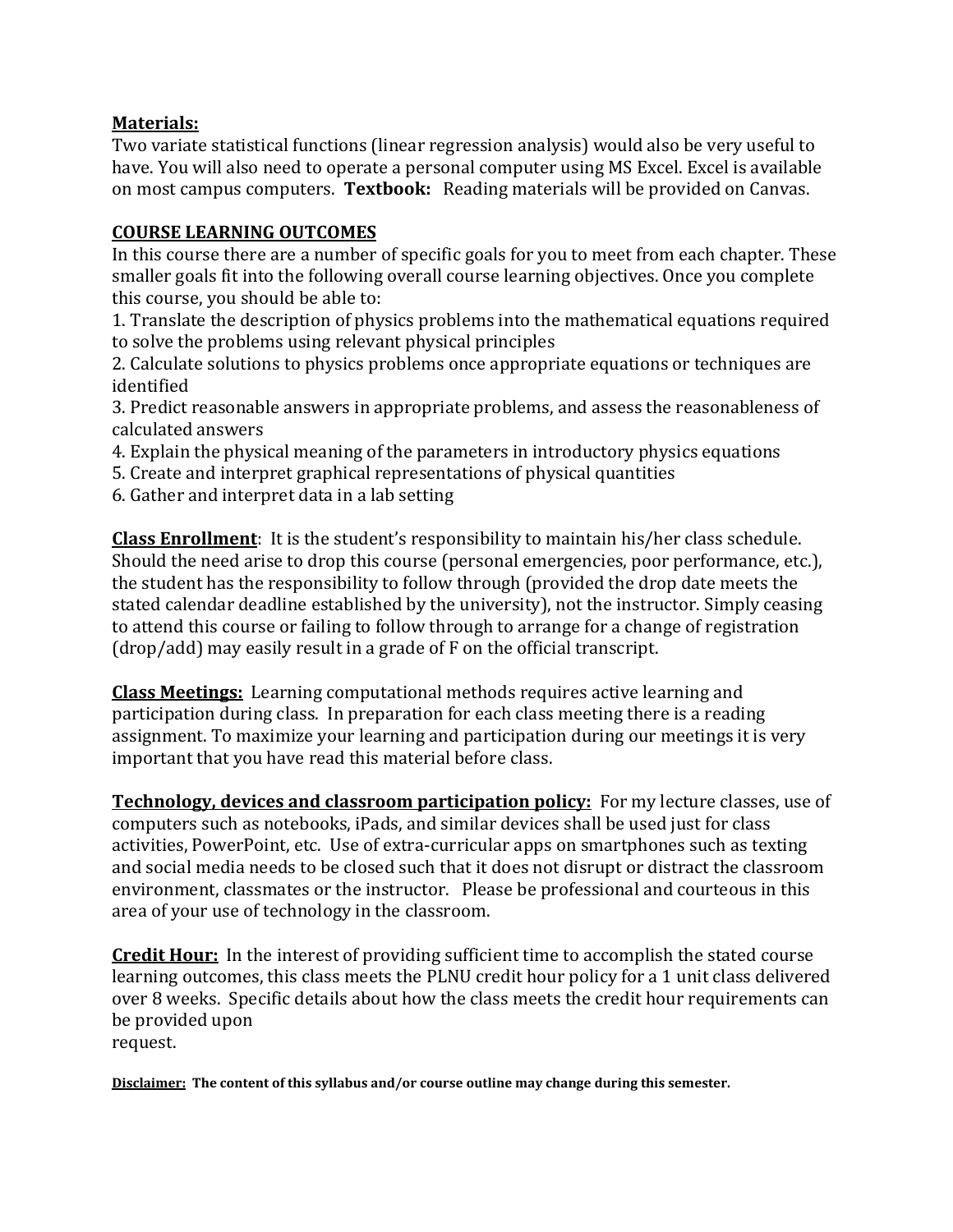## **CANVAS and COURSEWORK:**

The online resource Canvas is integral for this course, and you are expected to login regularly. You need a reliable internet connection to be able to use this resource.

**Attendance and participation Policy:** Attendance is expected at each class session. In the event of an absence you are responsible for the material covered in class and the assignments given that day. Regular and punctual attendance at all classes is considered essential to optimum academic achievement. If the student is absent from more than 10 percent of class meetings, the faculty member can file a written report which may result in disenrollment.

If the absences exceed 20 percent, the student may be de-enrolled without notice until the university drop date or, after that date, receive the appropriate grade for their work and participation. See

http://catalog.pointloma.edu/content.php?catoid=24&navoid=1581#Class\_Attendance in the Undergraduate Academic Catalog.

### **ASSESSMENT AND GRADING**

*Homework*: Homework is due roughly each lecture. Homework is worth 40% of your final grade. Practicing working problems is critical to your success in the class, and completing this practice on time is important. Late work receives a 10% reduction in possible value per day.

> *Collaboration:* I expect and encourage collaboration between you and your peers while working on your homework. (Most good ideas come out of discussions with colleagues. This skill is highly valued by employers, and virtually all science and engineering takes place within groups or teams.) That being said, your work should be your *own original solution*. Allow adequate time to work and think about problems by yourself first before you work together with your peers or ask questions of me.

**Late Work:** I generally do not accept late work unless there is a documented emergency. If late work is submitted, the following applies in **late submission:** Up to one late assignment per quad will be accepted late with a 10% reduction in grade for every day it is late. This begins with a 10% reduction for an assignment turned in later in the day after this homework has been collected at the beginning of class.

**Exams**: There are two in-class exams; each is worth 15% of your grade. There is also a comprehensive final exam on the last day of quad 1 class. Exams are to be taken at the time indicated in the syllabus unless other arrangements are made in advance with the professor for some unavoidable circumstance, and otherwise cannot be made up. You must take ALL the quizzes and exam to pass the class.

**Disclaimer: The content of this syllabus and/or course outline may change during this semester.**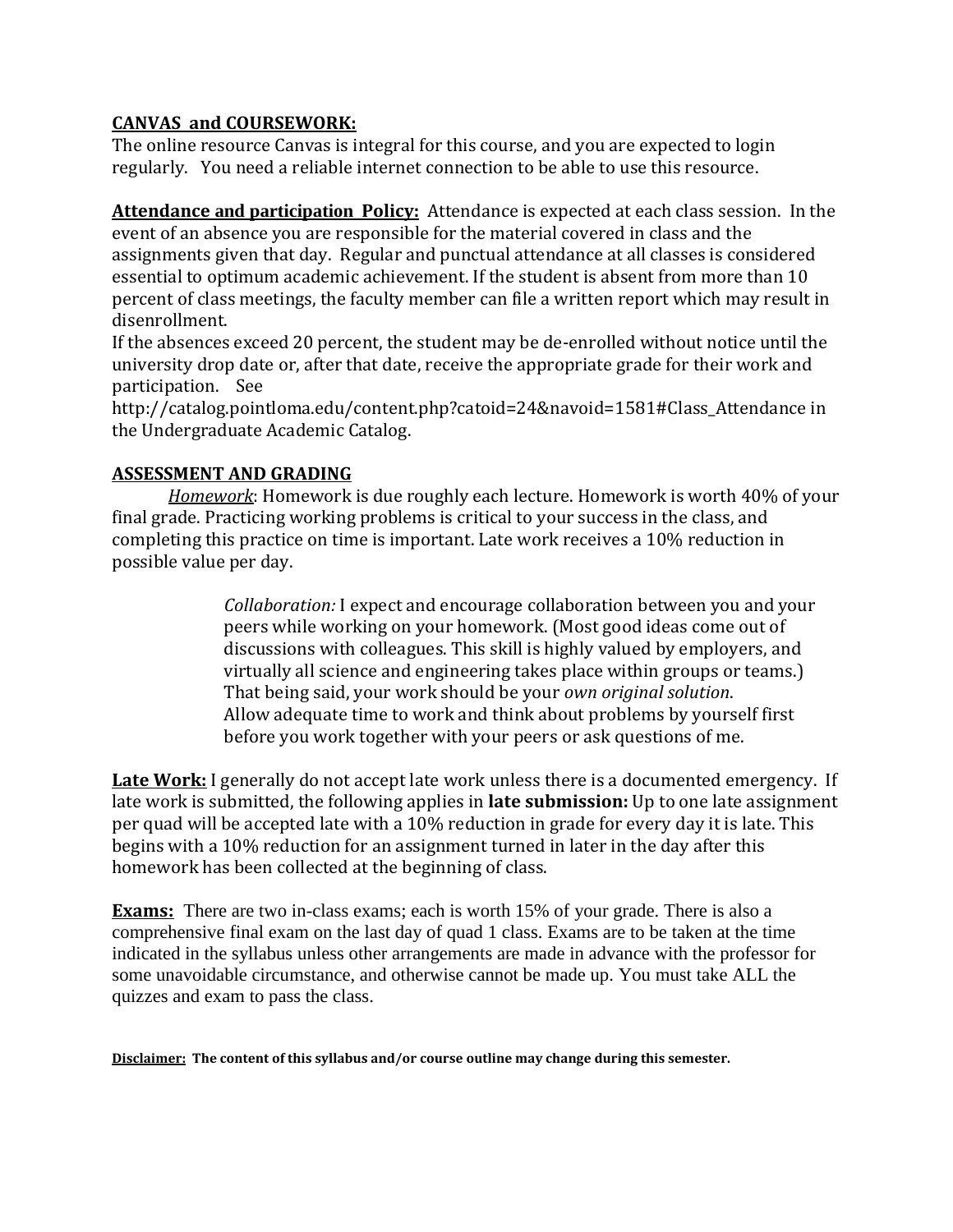**Policy for missed exams:** Unless you have express written permission from me long before the date of the exam to take the exam on another day, there will be no makeup exams for this course.

**Final Exam:** The Final Exam is scheduled for the Quad II version of the course, EGR 120. The final exam date and time is set by the university at the beginning of the semester and may not be changed by the instructor. This schedule can be found on the university website and in the course calendar. No requests for early examinations will be approved. Only in the case that a student is required to take three exams during the same day of finals week, is an instructor authorized to consider changing the exam date and time for that particular student.

**Final Grade:** The grade you earn in this course is based on the scale shown below. The points you receive during the course are weighted accordingly:

- Homework/In Class Problems: 40%
- Tests  $(3)$ : 30%
- Final Exam: 30%**.**

The grade you earn in this course is based on the following scale:

| A      | 1 Y    | $B+$     | B      | В-     |          |                                | ั     | $D+$     |        | ມ∹     |
|--------|--------|----------|--------|--------|----------|--------------------------------|-------|----------|--------|--------|
| $100-$ | $92 -$ | $89.5 -$ | $87 -$ | $82 -$ | $79.5 -$ | 77<br>$\overline{\phantom{a}}$ | $72-$ | $69.5 -$ | $67 -$ | $62 -$ |
| 92     | 89.5   | 87       | 82     | 79.5   | 77       | 70<br>. .                      | 69.5  | 67       | 62     | 59.5   |

| <u>Ciass Scheuule.</u><br>August 31 | Introduction / Graphing (Chapter 1)                |
|-------------------------------------|----------------------------------------------------|
| September 5                         | Graphing II/ Excel                                 |
| September 7                         | Data Scatter/Empirical Equations (Chapter 2)       |
| September 12                        | Linear Regression Analysis (Chapter 3)             |
| September 14                        | Data Import/Linear Regression Analysis (Chapter 3) |
| September 19                        | Test 1 over Chapters 1-3                           |
| September 21                        | Vocations / Approximate Solutions (Chapter 4)      |
| September 26                        | Approximate Solutions (Chapter 4) Continued        |
| September 28                        | Numerical Integration (Chapter 5)                  |

# **Class Schedule:**

**Disclaimer: The content of this syllabus and/or course outline may change during this semester**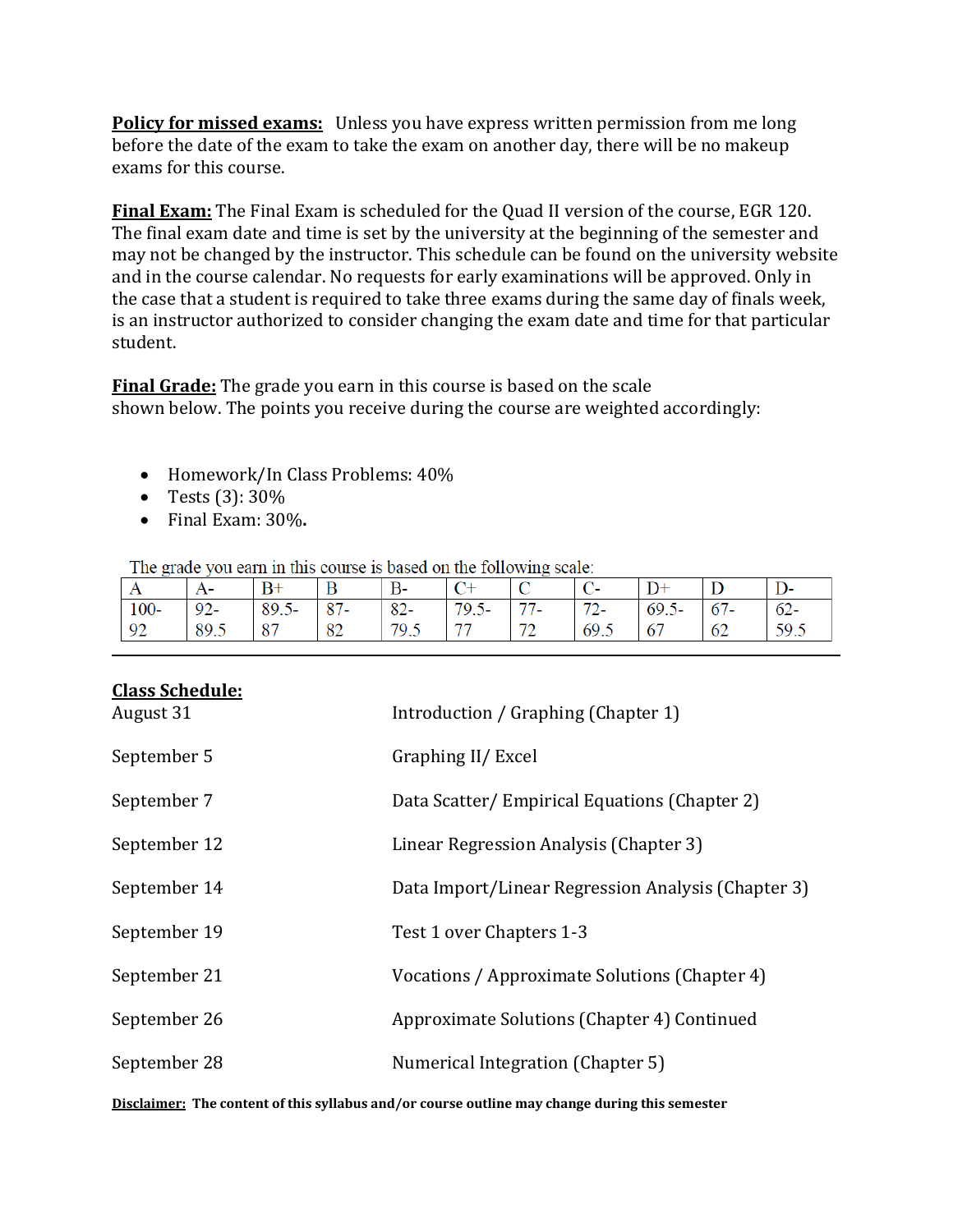| September 29 | Vocation Talks / Numerical Integration (Chapter 5) |
|--------------|----------------------------------------------------|
| October 3    | Test 2 over Excel and Chapters 4 and 5             |
| October 5    | Taylor Series (Chapter 6)                          |
| October 10   | Taylor Series and Models (Chapter 6) Continued     |
| October 12   | Comprehensive Final Exam                           |

# **PLNU ACADEMIC HONESTY POLICY**

Students should demonstrate academic honesty by doing original work and by giving appropriate credit to the ideas of others. Academic dishonesty is the act of presenting information, ideas, and/or concepts as one's own when in reality they are the results of another person's creativity and effort. A faculty member who believes a situation involving academic dishonesty has been detected may assign a failing grade for that assignment or examination, or, depending on the seriousness of the offense, for the course. Faculty should follow and students may appeal using the procedure in the university Catalog. See [http://catalog.pointloma.edu/content.php?catoid=24&navoid=1581#Academic\\_Hone](http://catalog.pointloma.edu/content.php?catoid=24&navoid=1581#Academic_Honesty) [sty](http://catalog.pointloma.edu/content.php?catoid=24&navoid=1581#Academic_Honesty) for definitions of kinds of academic dishonesty and for further policy information.

## **PLNU ACADEMIC ACCOMMODATIONS POLICY**

If you have a diagnosed disability, please contact PLNU's Disability Resource Center (DRC) within the first two weeks of class to demonstrate need and to register for accommodation by phone at 619-849-2486 or by e-mail at DRC@pointloma.edu. See Disability Resource Center for additional information. For more details see the PLNU catalog: [http://catalog.pointloma.edu/content.php?catoid=24&navoid=1581#Academic\\_Acco](http://catalog.pointloma.edu/content.php?catoid=24&navoid=1581#Academic_Accommodations) [mmodations.](http://catalog.pointloma.edu/content.php?catoid=24&navoid=1581#Academic_Accommodations) Students with learning disabilities who may need accommodations should discuss options with the instructor during the first two weeks of class.

## **PLNU COPYRIGHT/PROTECTED MATERIALS POLICY**

Point Loma Nazarene University, as a non-profit educational institution, is entitled by law to use materials protected by the US Copyright Act for classroom education. Any use of those materials outside the class may violate the law.